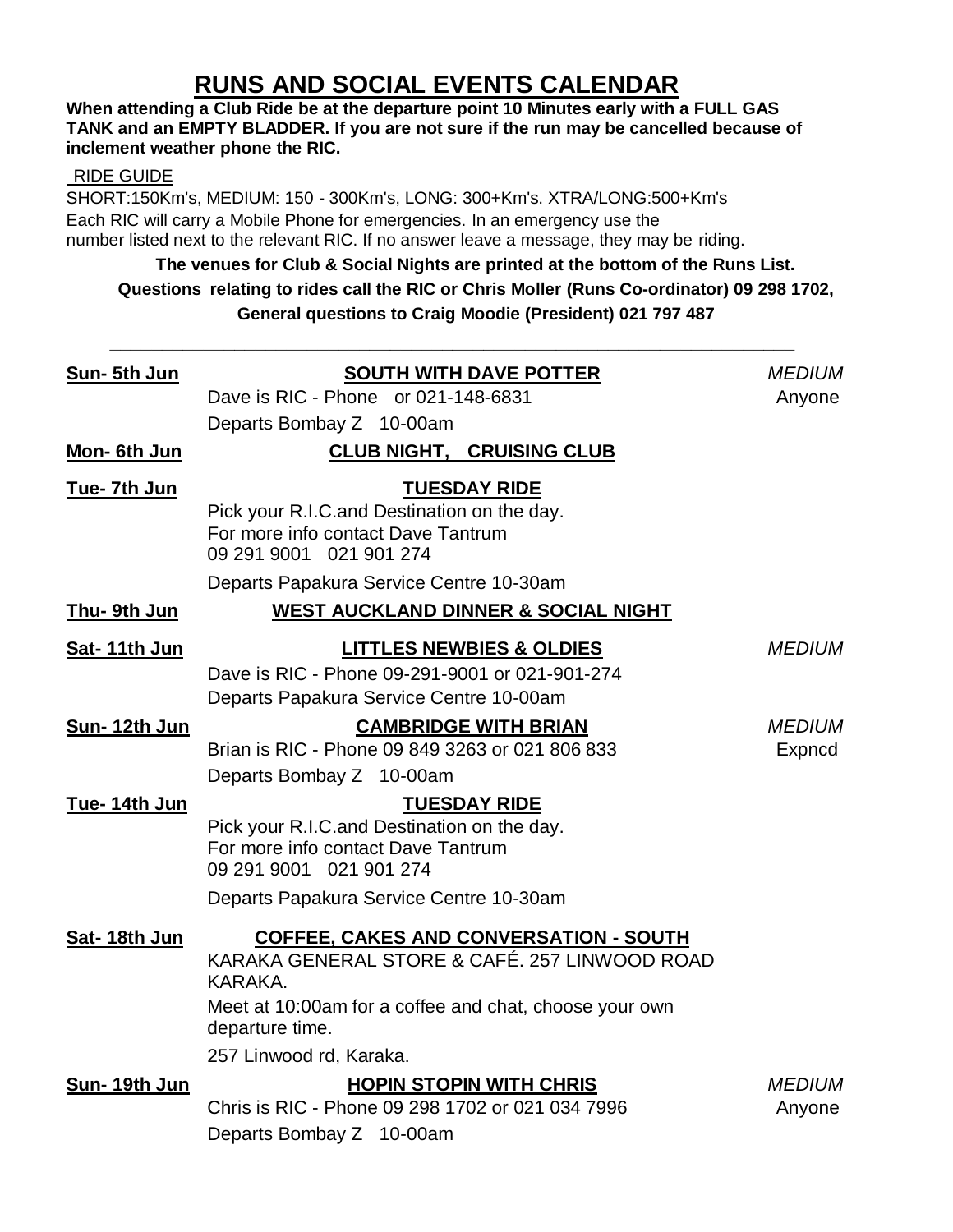| Tue-21st Jun         | <b>TUESDAY RIDE</b>                                                                                                                     |                      |
|----------------------|-----------------------------------------------------------------------------------------------------------------------------------------|----------------------|
|                      | Pick your R.I.C.and Destination on the day.                                                                                             |                      |
|                      | For more info contact Dave Tantrum                                                                                                      |                      |
|                      | 09 291 9001 021 901 274                                                                                                                 |                      |
|                      | Departs Papakura Service Centre 10-30am                                                                                                 |                      |
| Sat- 25th Jun        | MID-WINTER LUNCH AT CRAIG and RAEWYN'S                                                                                                  |                      |
|                      | From 11:30 am 278 Matua Road Kumeu. Craig and Raewyn are putting on                                                                     |                      |
|                      | ham and roast meat. Bring salad, dessert or nibbles to share and your own drink.<br>Tea and coffee provided. RSVP to Raewyn 021 797 427 |                      |
| Sun-26th Jun         | <b>NORTH WITH CRAIG</b>                                                                                                                 | <i><b>MEDIUM</b></i> |
|                      | Craig is RIC - Phone 021 797 487 or 021 797 487                                                                                         | Anyone               |
|                      | Departs Warehouse Cvrd Car park, Albany 10-00am                                                                                         |                      |
| <u>Tue- 28th Jun</u> | <b>TUESDAY RIDE</b>                                                                                                                     |                      |
|                      | Pick your R.I.C.and Destination on the day.                                                                                             |                      |
|                      | For more info contact Dave Tantrum                                                                                                      |                      |
|                      | 09 291 9001 021 901 274                                                                                                                 |                      |
|                      | Departs Papakura Service Centre 10-30am                                                                                                 |                      |
| Thu- 30th Jun        | SOUTH AUCKLAND DINNER & SOCIAL NIGHT                                                                                                    |                      |
|                      | Papakura Club, 5 Croskery Rd, off Hunua Rd.                                                                                             |                      |
|                      | Contact Ole 092993705 or 0212143323.                                                                                                    |                      |
| Sun- 3rd Jul         | <b>ROUND THE BLOCK WITH VANCE</b>                                                                                                       | <b>MEDIUM</b>        |
|                      | Vance is RIC - Phone 09 278 7229 or 021 023 83498                                                                                       | Anyone               |
|                      | Departs Bombay Z 10-00am                                                                                                                |                      |
| Mon- 4th Jul         | <b>CLUB NIGHT, CRUISING CLUB</b>                                                                                                        |                      |
| <u>Tue- 5th Jul</u>  | <b>TUESDAY RIDE</b>                                                                                                                     |                      |
|                      | Pick your R.I.C.and Destination on the day.                                                                                             |                      |
|                      | For more info contact Dave Tantrum                                                                                                      |                      |
|                      | 09 291 9001 021 901 274                                                                                                                 |                      |
|                      | Departs Papakura Service Centre 10-30am                                                                                                 |                      |
| <u>Sat- 9th Jul</u>  | <b>LITTLES NEWBIES &amp; OLDIES</b>                                                                                                     | <b>SHORT</b>         |
|                      | Ole is RIC - Phone 09 299 3705 or 021 214 3323                                                                                          |                      |
|                      | Departs Papakura Service Centre 10-00am                                                                                                 |                      |
| Sun- 10th Jul        | <b>OTOROHANGA WITH CHRIS</b>                                                                                                            | LONG                 |
|                      | Chris is RIC - Phone 09 298 1702 or 021 034 7996                                                                                        | Expncd               |
|                      | Departs Bombay Z 10-00am                                                                                                                |                      |
| <u>Tue- 12th Jul</u> | <u>TUESDAY RIDE</u>                                                                                                                     |                      |
|                      | Pick your R.I.C.and Destination on the day.                                                                                             |                      |
|                      | For more info contact Dave Tantrum                                                                                                      |                      |
|                      | 09 291 9001 021 901 274                                                                                                                 |                      |
|                      | Departs Papakura Service Centre 10-30am                                                                                                 |                      |
| <u>Thu- 14th Jul</u> | <b>WEST AUCKLAND DINNER &amp; SOCIAL NIGHT</b>                                                                                          |                      |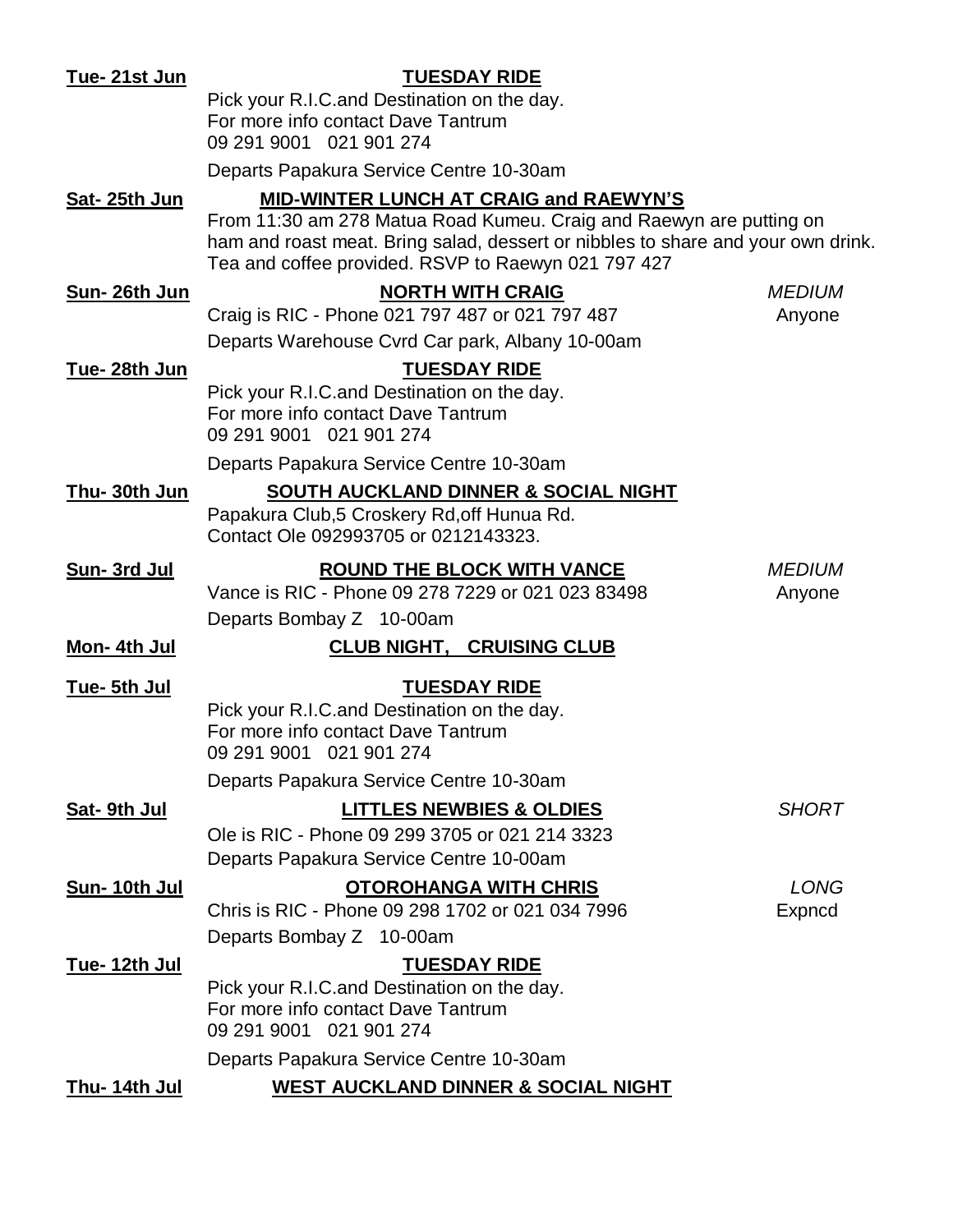| Sat-16th Jul         | <b>COFFEE, CAKES AND CONVERSATION - EAST</b>           |               |
|----------------------|--------------------------------------------------------|---------------|
|                      | Back to Lime Tree Café                                 |               |
|                      | Meet at 10:00am for a coffee and chat, choose your own |               |
|                      | departure time.                                        |               |
|                      | Lime Tree Café. Whitford                               |               |
| Sun-17th Jul         | <b>RAGLAN WITH DAVE POTTER</b>                         | <b>MEDIUM</b> |
|                      | Dave is RIC - Phone 021-148-6831                       | Anyone        |
|                      | Departs Bombay Z 10-00am                               |               |
| Tue- 19th Jul        | <b>TUESDAY RIDE</b>                                    |               |
|                      | Pick your R.I.C.and Destination on the day.            |               |
|                      | For more info contact Dave Tantrum                     |               |
|                      | 09 291 9001 021 901 274                                |               |
|                      | Departs Papakura Service Centre 10-30am                |               |
| Sat-23rd Jul         | <b>LITTLES NEWBIES &amp; OLDIES</b>                    | <b>SHORT</b>  |
|                      | Ole is RIC - Phone 09 299 3705 or 021 214 3323         |               |
|                      | Departs Papakura Service Centre 10-00am                |               |
| <u>Sun- 24th Jul</u> | <b>TAIRUA WITH BRIAN</b>                               | <b>MEDIUM</b> |
|                      | Brian is RIC - Phone 09 849 3263 or 021 806 833        | Expncd        |
|                      | Departs Bombay Z 10-00am                               |               |
| Tue- 26th Jul        | <b>TUESDAY RIDE</b>                                    |               |
|                      | Pick your R.I.C.and Destination on the day.            |               |
|                      | For more info contact Dave Tantrum                     |               |
|                      | 09 291 9001 021 901 274                                |               |
|                      | Departs Papakura Service Centre 10-30am                |               |
| Thu- 28th Jul        | SOUTH AUCKLAND DINNER & SOCIAL NIGHT                   |               |
|                      | Papakura Club, 5 Croskery Rd, off Hunua Rd.            |               |
|                      | Contact Ole 092993705 or 0212143323.                   |               |
| <u>Sun- 31st Jul</u> | <b>WAIPU WITH CRAIG</b>                                | <b>MEDIUM</b> |
|                      | Craig is RIC - Phone 021 797 487 or 021 797 487        | Anyone        |
|                      | Departs Warehouse Cvrd Car park, Albany 10-00am        |               |
| <u> Mon- 1st Aug</u> | <b>CLUB NIGHT, CRUISING CLUB</b>                       |               |
| <b>Tue-2nd Aug</b>   | <b>TUESDAY RIDE</b>                                    |               |
|                      | Pick your R.I.C.and Destination on the day.            |               |
|                      | For more info contact Dave Tantrum 021 901 274         |               |
|                      | Departs Papakura Service Centre 10-30am                |               |
| <u>Sat- 6th Aug</u>  | <b>LITTLES NEWBIES &amp; OLDIES</b>                    | <b>SHORT</b>  |
|                      | Dave is RIC - Phone 09 291 9001 or                     |               |
|                      | Departs Papakura Service Centre 10-00am                |               |
| Sun- 7th Aug         | <b>NATIVE TREE WITH CHRIS</b>                          | <b>MEDIUM</b> |
|                      |                                                        | Anyone        |
|                      | Departs Bombay Z 10-00am                               |               |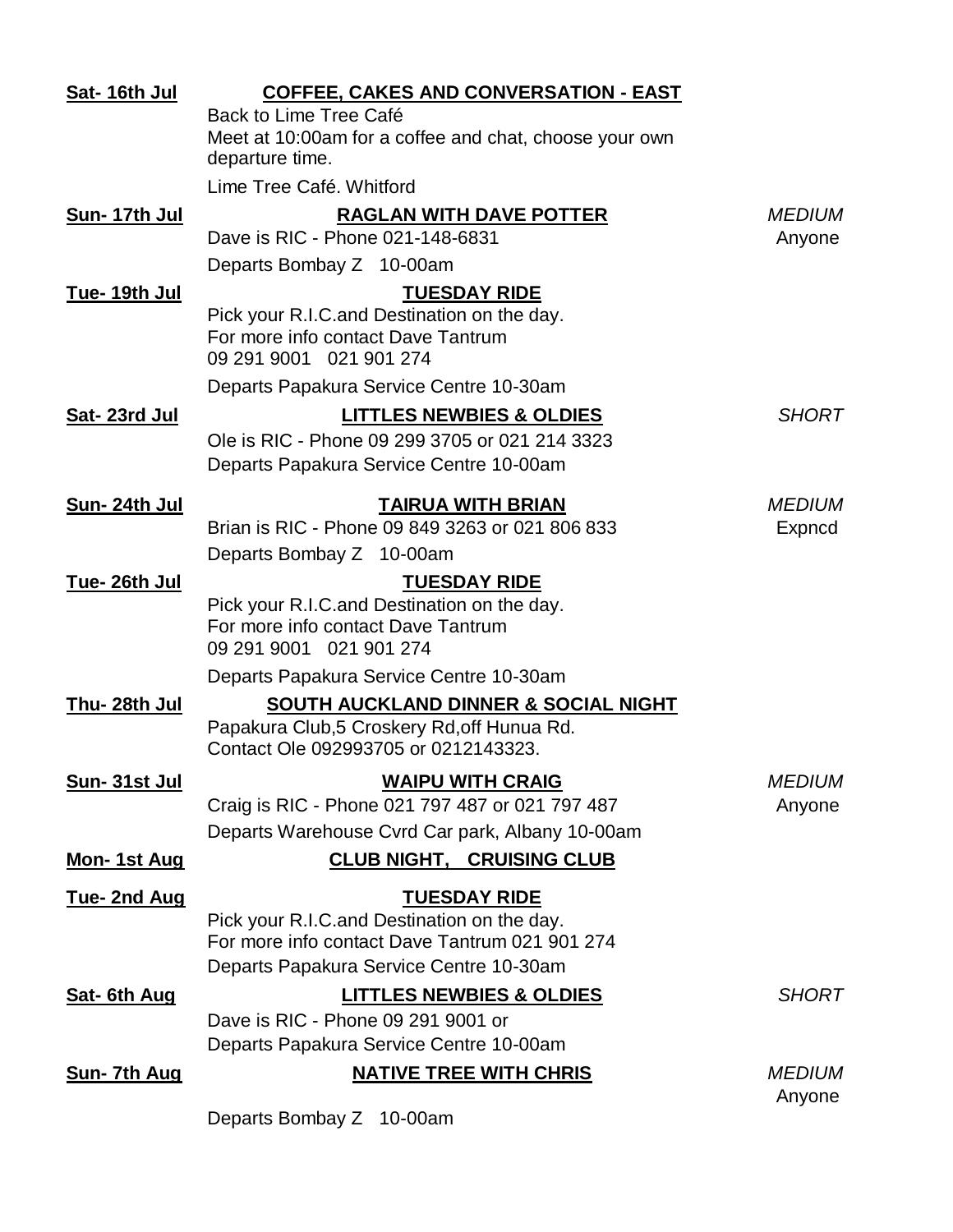| Tue- 9th Aug        | <u>TUESDAY RIDE</u>                                            |             |
|---------------------|----------------------------------------------------------------|-------------|
|                     | Pick your R.I.C.and Destination on the day.                    |             |
|                     | For more info contact Dave Tantrum 021 901 274                 |             |
|                     | Departs Papakura Service Centre 10-30am                        |             |
| <b>Thu-11th Aug</b> | <b>WEST AUCKLAND DINNER &amp; SOCIAL NIGHT</b>                 |             |
| Fri-12th Aug        | <b>REMEMBRANCE WITH CHRIS - MORNING RUN</b>                    | <b>LONG</b> |
|                     | Early start 09-00am                                            | Expncd      |
|                     | Chris is RIC - Phone 09 298 1702 or 021 034 7996               |             |
|                     | Departs Bombay Z 09-00am                                       |             |
| Sat-13th Aug        | <b>REMEMBRANCE RIDE WITH VANCE</b>                             | <b>LONG</b> |
|                     | Departs Bombay Z at 08-00 sharp. Direct for Rotorua. Have a    | Anyone      |
|                     | quick lunch. Meet at Whakarewarewa car park. Departs 12-00.    |             |
|                     | Sharp.For Taupo.                                               |             |
|                     | Vance is RIC - Phone 09 278 7229 or 021 023 83498              |             |
|                     | Departs Bombay Z 08-00am                                       |             |
| Sat-13th Aug        | <b>REMEMBRANCE WEEKEND TAUPO</b>                               | LONG        |
| 14TH                | Keep this in mind. This is a "Must Do" event for club members. |             |
|                     | Please try to keep this weekend free. Arrange own              |             |
|                     | accommodation. Awesome party to balance the solemnity of the   |             |
|                     | remembrance speeches.                                          |             |
|                     | Rotorua for a lunch break. We will then regroup at             |             |
|                     | Whakarewarewa for the parade to Taupo. Depart 12-00.           |             |
| Tue-16th Aug        | <b>TUESDAY RIDE</b>                                            |             |
|                     | Pick your R.I.C.and Destination on the day.                    |             |
|                     | For more info contact Dave Tantrum 021 901 274                 |             |

Departs Papakura Service Centre 10-30am